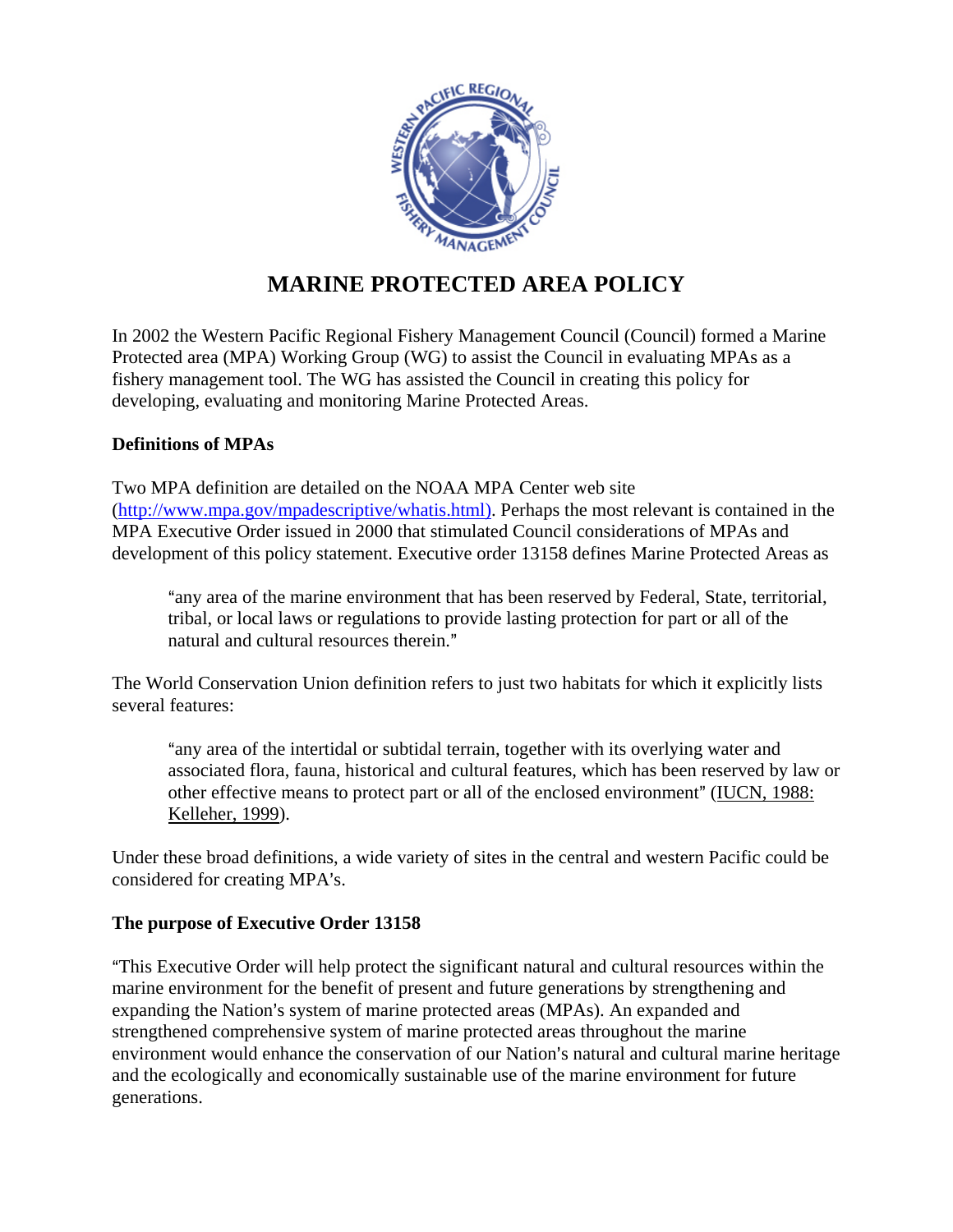To this end, the purpose of this order is to, consistent with domestic and international law:

- a. strengthen the management, protection, and conservation of existing marine protected areas and establish new or expanded MPAs;
- b. develop a scientifically based, comprehensive national system of MPAs representing diverse U.S. marine ecosystems, and the Nation's natural and cultural resources; and
- c. avoid causing harm to MPAs through federally conducted, approved, or funded activities.

The Western Pacific Regional Fishery Management Council recognizes that:

- It is important to work cooperatively and collaboratively with all relevant agencies
- MPAs are a useful and effective tool for dealing with a number of fishery management issues;
- The size, nature and location of MPAs are important factors which may be viewed differently by user groups and other constituents.
- Fishery management needs under the Magnuson-Stevens Act, and the appropriateness and effectiveness of various MPAs may differ among fisheries and geographic areas; and
- No take marine reserves are a subset of MPAs.

## Thus, the Council's policy is to:

- Play a key role in joint efforts to establish MPAs in waters under Council jurisdiction;
- While MPAs are being established and developed, ensure that their objectives are clarified;
- Establish criteria for creating and establishing MPAs;
- Promote funding for not only establishing, but also for monitoring and evaluation of MPAs;
- Promote funding for basic research into the functioning and identification of the various characteristics that make MPAs effective management tools;
- Communicate, collaborate and coordinate with relevant parties to integrate existing and proposed MPAs when appropriate to optimize habitat protection and ecosystem integrity;
- Consider adjacent coastal area and watershed habitat and land use practices in designing MPAs;